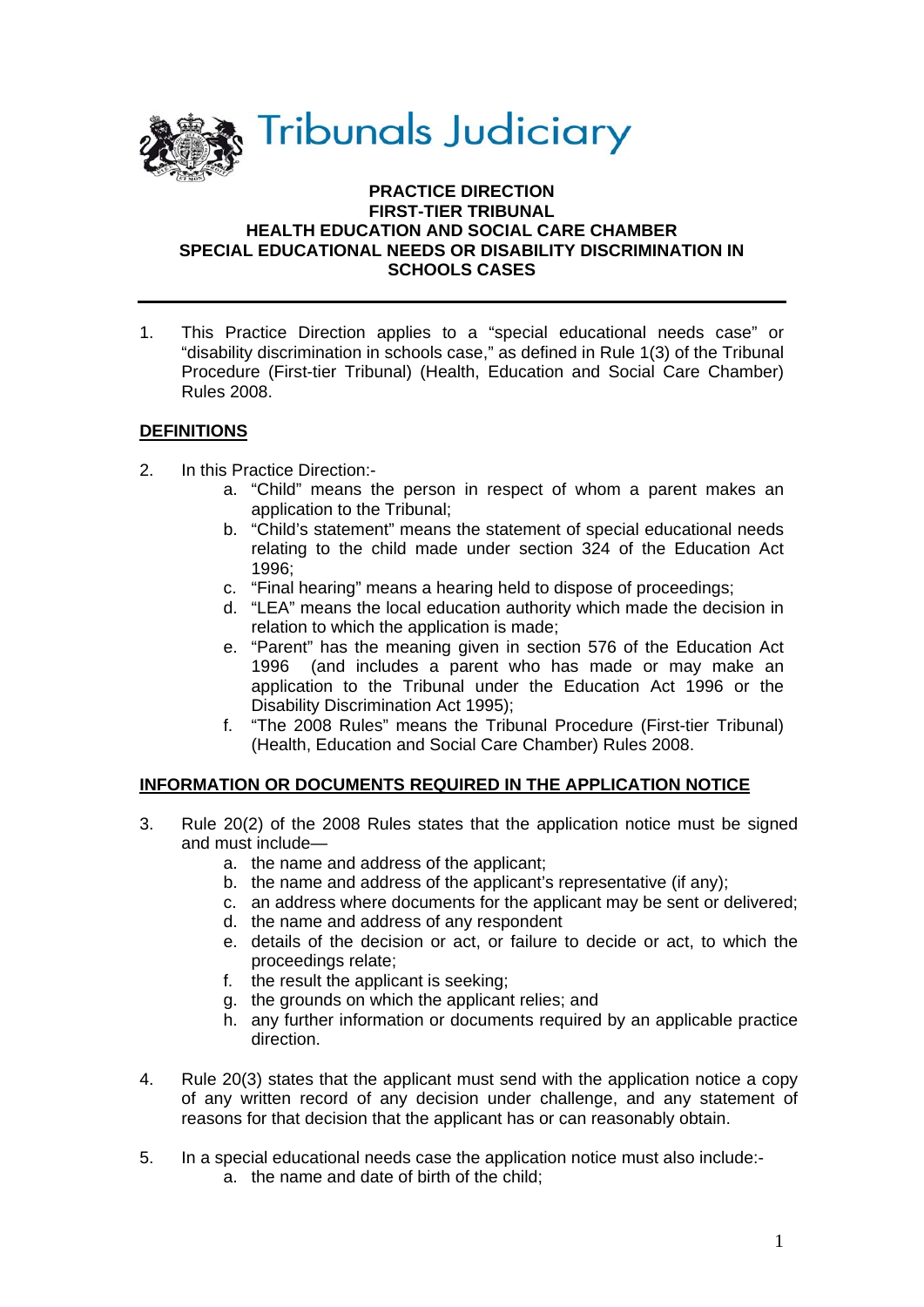- b. if possible, the names and addresses of all persons or bodies who have or share parental responsibility for the child or have care of the child;
- c. the name of the LEA and the date upon which the applicant was notified of the decision in relation to which the application is made;
- d. a list of documents included in or provided with the application notice;
- e. if the applicant seeks an order that a child's statement shall be amended, details as to which part or parts of the statement the application relates as well as details of the changes sought; and
- f. if the applicant seeks an order that a different school from that already named in the child's statement be named in it either; the name and address of that preferred school, or a sufficient description of the type and nature of the school which the applicant considers would constitute an appropriate placement for the child; and if available, in the case of an independent or non-maintained school, written confirmation that there is a place available for the child (provision of place) and, if the school is an independent school and not registered to take a pupil with the special educational needs of the child, confirmation from the Secretary of State that he consents to the child attending that school (enabling consent);
- g. where the application is made under section 326 of or paragraphs 8 or 11 of Schedule 27 to the Education Act 1996, a copy of the child's statement together with all appendices and supporting documentation provided by the LEA to the parent, if available; and
- h. where the application notice states the name of a preferred school, written confirmation that the applicant has informed the school that they proposed to request that it be named in the child's statement in proceedings before the Tribunal.
- 6. In a disability discrimination case the application notice must also include:
	- a. the name and date of birth of the child;
	- b. the names and addresses of all persons or bodies who have or share parental responsibility for the child or have care of the child;
	- c. where it is alleged that a school has discriminated against a child, the name and address of the school;
	- d. where it is alleged that a local authority has discriminated against a child or where the school named is maintained by a local authority, the name of the local authority;
	- e. a description of the child's disability, including evidence of a medical or other professional diagnosis, if available;
	- f. details of the alleged discrimination, including the date or dates on which it is alleged to have taken place; and
	- g. if there is a statement of special educational needs in relation to the child, a copy of that statement and appendices, if available.
- 7. If the applicant fails to include the required information or documents with the application notice, the Tribunal may waive the requirement under rule 7(2)(a), or require the applicant to remedy that failure under rule  $7(2)(b)$  before admitting the application notice.
- 8. Under Rule 8(3) of the 2008 Rules the Tribunal must strike out the whole or a part of the proceedings if the Tribunal does not have jurisdiction in relation to the proceedings or that part of them and it does not exercise its power under rule 5(3)(k)(i) (transfer to another court or tribunal) in relation to the proceedings or that part of them. In such circumstances, the respondent may not be sent a copy of the application notice unless that respondent is an LEA which has requested that they be sent such application notices.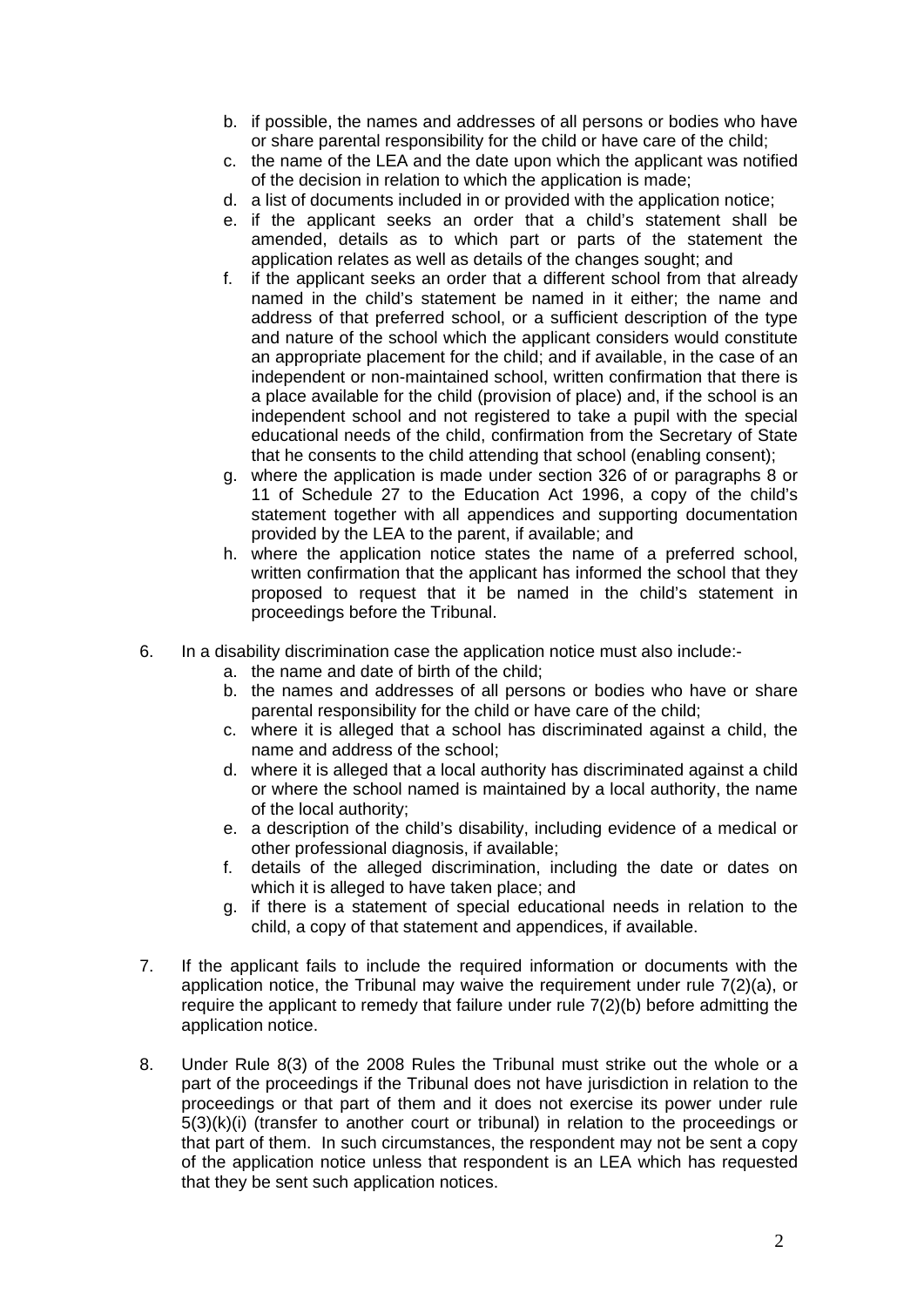# **INFORMATION OR DOCUMENTS REQUIRED IN THE RESPONSE**

- 9. Rule 21(2) states the response must include:
	- a. the name and address of the respondent;
	- b. the name and address of the respondent's representative (if any);
	- c. an address where documents for the respondent may be sent or delivered;
	- d. a statement as to whether the respondent opposes the applicant's case and, if so, any grounds for such opposition which are not contained in another document provided with the response;
	- e. in a special educational needs case, the views of the child about the issues raised by the proceedings, or the reason why the respondent has not ascertained those views; and
	- f. any further information or documents required by an applicable practice direction or direction.
- 10. In a special educational needs case the response must also include:
	- a. where the application relates to the contents of the child's statement and the LEA states it does not resist the application or that it withdraws its opposition to the application, a final amended statement incorporating the amendments (if any) to the child's statement which it agrees to make;
	- b. a copy of the child's statement, appendices and supporting documents where these were not submitted by the applicant with the notice of application;
	- c. any supplemental evidence and professional reports currently available to the LEA and upon which it intends to rely, and
	- d. detailed grounds setting out what parts of the application are admitted, detailed grounds setting out what parts of the application are resisted, and details of any legal points that will be relied on at a final hearing.
- 11. In a disability discrimination in schools case the response must also include:
	- a. detailed grounds setting out what parts of the application are admitted, detailed grounds setting out what parts of the application are resisted, and details of any legal points that will be relied on at a final hearing.
- 12. If the respondent fails to include the required information or documents with the response, the Tribunal may waive the requirement under rule  $7(2)(a)$ , or require the respondent to remedy that failure under rule  $7(2)(b)$  before admitting the response.

### **NOTIFICATION OF THE RIGHT OF APPEAL IN SPECIAL EDUCATIONAL NEEDS CASES**

- 13. Under Regulation 12(2)(b), (4)(b), 17(1)(b), (2)(b), (2)(c), (9) of the Education (Special Educational Needs) (England) (Consolidation) Regulations 2001 ("the 2001 Regulations"), the LEA must notify the child's parent of;
	- a. the parent's right of appeal to the Tribunal;
	- b. the time limit within which the appeal must be made;
	- c. the availability of dispute resolution arrangements;
	- d. the fact that use of such arrangements does not prejudice the right to appeal.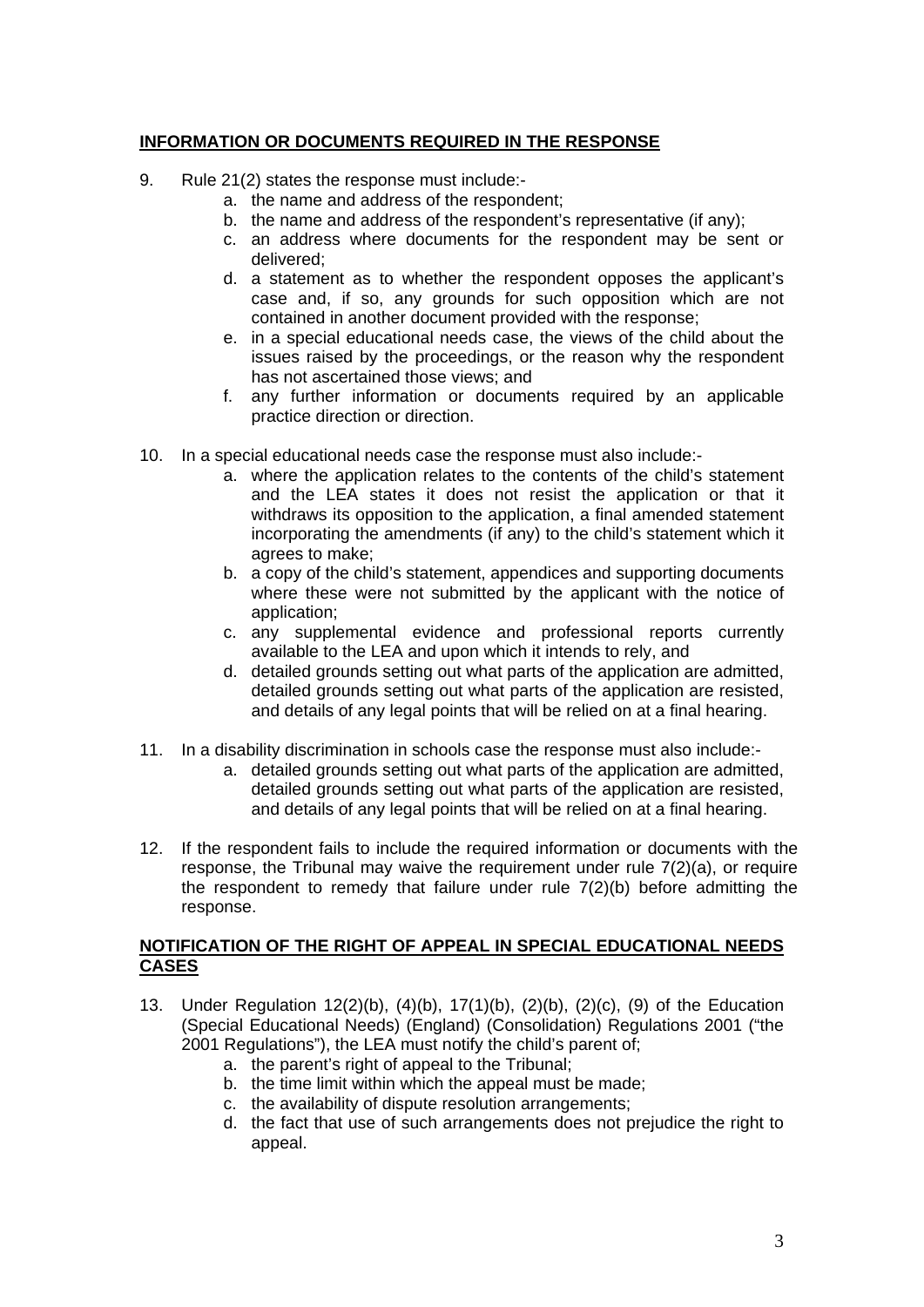14. The Tribunal may have regard to any failure on the part of the LEA to comply with the requirements of the 2001 Regulations when considering whether to extend time where the application notice is not provided within the time limit set out in the Schedule to the 2008 Rules.

### **INFORMATION REQUIRED FROM PARTIES IN PREPARATION FOR A FINAL HEARING**

- 15. Each party must provide, on a form provided by Tribunal staff and within the time directed by the Tribunal, the following information in preparation for the final hearing:
	- a. details of what the party believes to be the issues in the proceedings;
	- b. details of what evidence, in addition to that filed with the notice of application or response, the party intends to rely on at the final hearing;
	- c. if they were not available by the time of sending the response to the Tribunal, the views of the child about the issues raised by the proceedings;
	- d. any field in which a party wishes to rely on expert evidence; and where practicable the expert in that field on whose evidence the party wishes to rely; and whether the party wishes the evidence to be provided in the form of an expert report only or whether the party also wishes the expert to attend the hearing as a witness;
	- e. the name, address and occupation (or other description that shows their relevance to the proceedings) of any other witnesses the party wishes to attend the final hearing and the name, address and occupation (or other description that shows their relevance to proceedings) of any other person the party wishes to attend the final hearing (but not give evidence) where it is to be held in private;
	- f. confirmation of whether the party wishes to attend and/or be represented at the final hearing;
	- g. if a party does wish to attend or be represented, confirmation of whether any proposed hearing date is convenient to the party and, if not, details of their availability;
	- h. whether the party or any witness will require the assistance of an interpreter or signer at the final hearing and, if so, details of the language, dialect or type of signing skill required; and
	- i. whether the party has any disabilities that may require adjustments to be made.
- 16. Unless there is a good reason for not doing so, a party must make any application for a witness summons at least 14 days before the final hearing.
- 17. If a party requests that the Tribunal admits evidence which has been recorded, whether by audio or visual means, the party must send 5 copies to the Tribunal in advance of the final hearing and within any such time as the Tribunal may have directed.

# **ATTENDANCE AT PRIVATE HEARINGS**

18. Under Rule 26(4) of the 2008 Rules where a hearing, or part of it, is to be held in private the Tribunal may determine who is permitted to attend the hearing or part of it. The following persons (in addition to a party and the child) will normally be entitled to attend the final hearing, or part of it, unless the Tribunal determines otherwise or they are excluded under Rule 26(5) or (6);